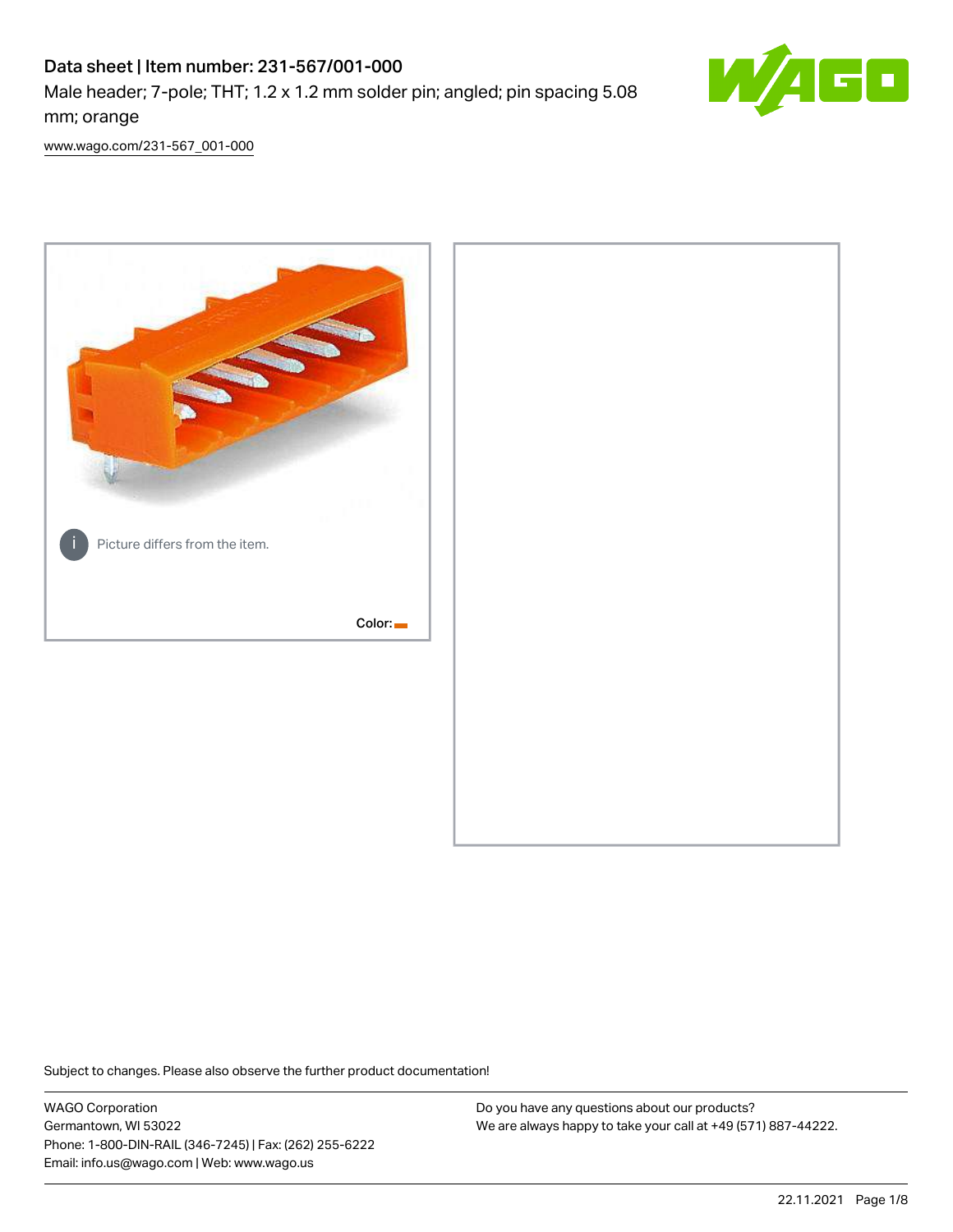



```
L = (pole no. -1) x pin spacing +8.2 mm
```
 $L_1 = L + 5$  mm

```
L_2 = L_1 + 7.4 mm
```
### Item description

- Horizontal or vertical PCB mounting via straight or angled solder pins
- $\blacksquare$ 1.2 x 1.2 mm solder pins allow nominal current up to 16 A, enhancing stability of shorter headers
- **With coding fingers**

Subject to changes. Please also observe the further product documentation! Data

WAGO Corporation Germantown, WI 53022 Phone: 1-800-DIN-RAIL (346-7245) | Fax: (262) 255-6222 Email: info.us@wago.com | Web: www.wago.us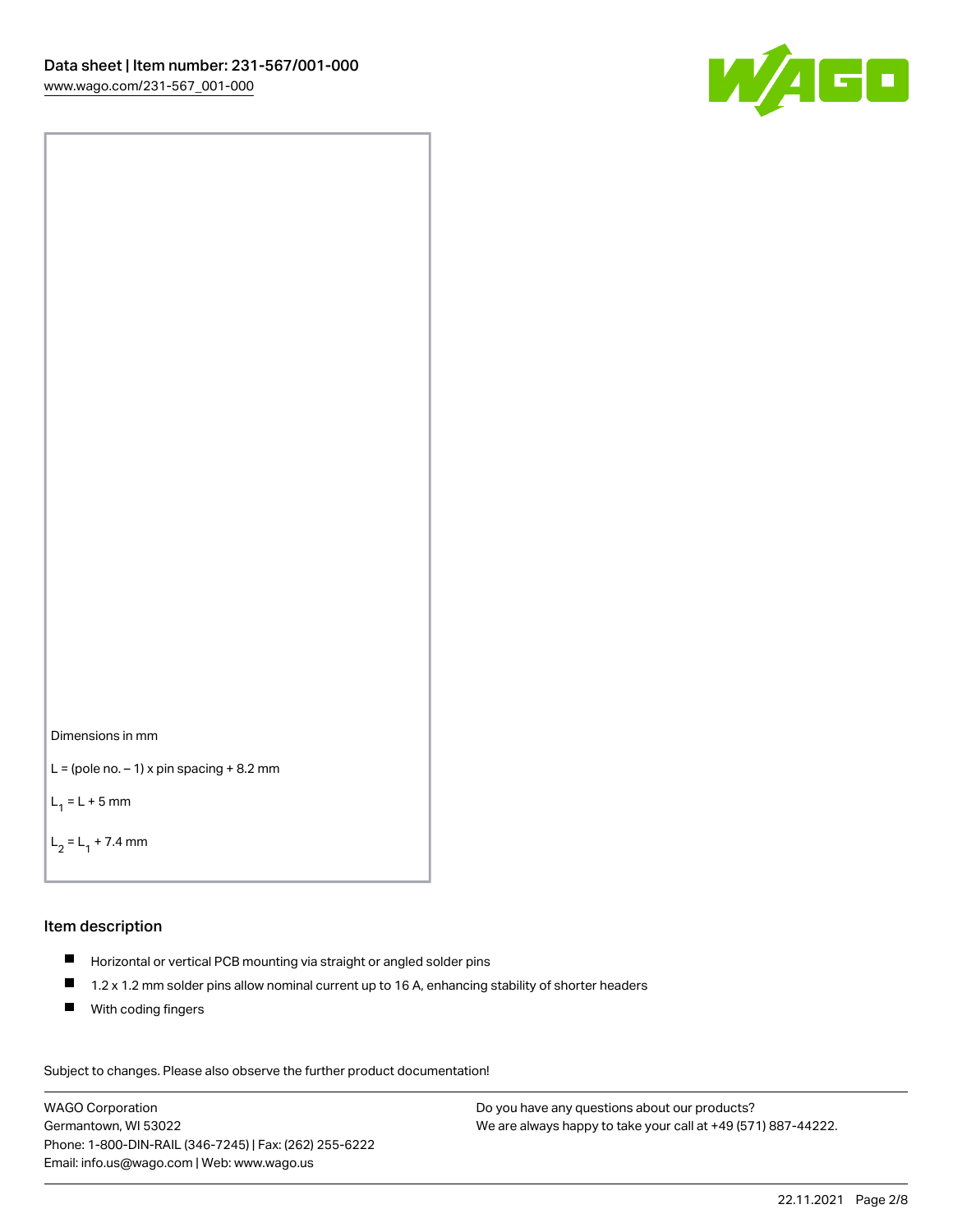

## Data Notes

| Safety information 1 | The <i>MCS – MULTI CONNECTION SYSTEM</i> includes connectors<br>without breaking capacity in accordance with DIN EN 61984. When<br>used as intended, these connectors must not be connected<br>/disconnected when live or under load. The circuit design should<br>ensure header pins, which can be touched, are not live when<br>unmated. |
|----------------------|--------------------------------------------------------------------------------------------------------------------------------------------------------------------------------------------------------------------------------------------------------------------------------------------------------------------------------------------|
| Variants:            | Other pole numbers<br>3.8 mm pin projection for male headers with straight solder pins<br>Gold-plated or partially gold-plated contact surfaces<br>Other versions (or variants) can be requested from WAGO Sales or<br>configured at https://configurator.wago.com/                                                                        |

# Electrical data

# IEC Approvals

| Ratings per                 | IEC/EN 60664-1                                                        |
|-----------------------------|-----------------------------------------------------------------------|
| Rated voltage (III / 3)     | 250 V                                                                 |
| Rated surge voltage (III/3) | 4 <sub>k</sub> V                                                      |
| Rated voltage (III/2)       | 320 V                                                                 |
| Rated surge voltage (III/2) | 4 <sub>kV</sub>                                                       |
| Nominal voltage (II/2)      | 630 V                                                                 |
| Rated surge voltage (II/2)  | 4 <sub>k</sub> V                                                      |
| Rated current               | 16A                                                                   |
| Legend (ratings)            | $(III / 2)$ $\triangle$ Overvoltage category III / Pollution degree 2 |

# UL Approvals

| Approvals per                  | UL 1059 |
|--------------------------------|---------|
| Rated voltage UL (Use Group B) | 300 V   |
| Rated current UL (Use Group B) | 15 A    |
| Rated voltage UL (Use Group D) | 300 V   |
| Rated current UL (Use Group D) | 10 A    |

### Ratings per UL

| Rated voltage UL 1977 | 600 V |
|-----------------------|-------|
| Rated current UL 1977 |       |

Subject to changes. Please also observe the further product documentation!

| <b>WAGO Corporation</b>                                | Do you have any questions about our products?                 |
|--------------------------------------------------------|---------------------------------------------------------------|
| Germantown, WI 53022                                   | We are always happy to take your call at +49 (571) 887-44222. |
| Phone: 1-800-DIN-RAIL (346-7245)   Fax: (262) 255-6222 |                                                               |
| Email: info.us@wago.com   Web: www.wago.us             |                                                               |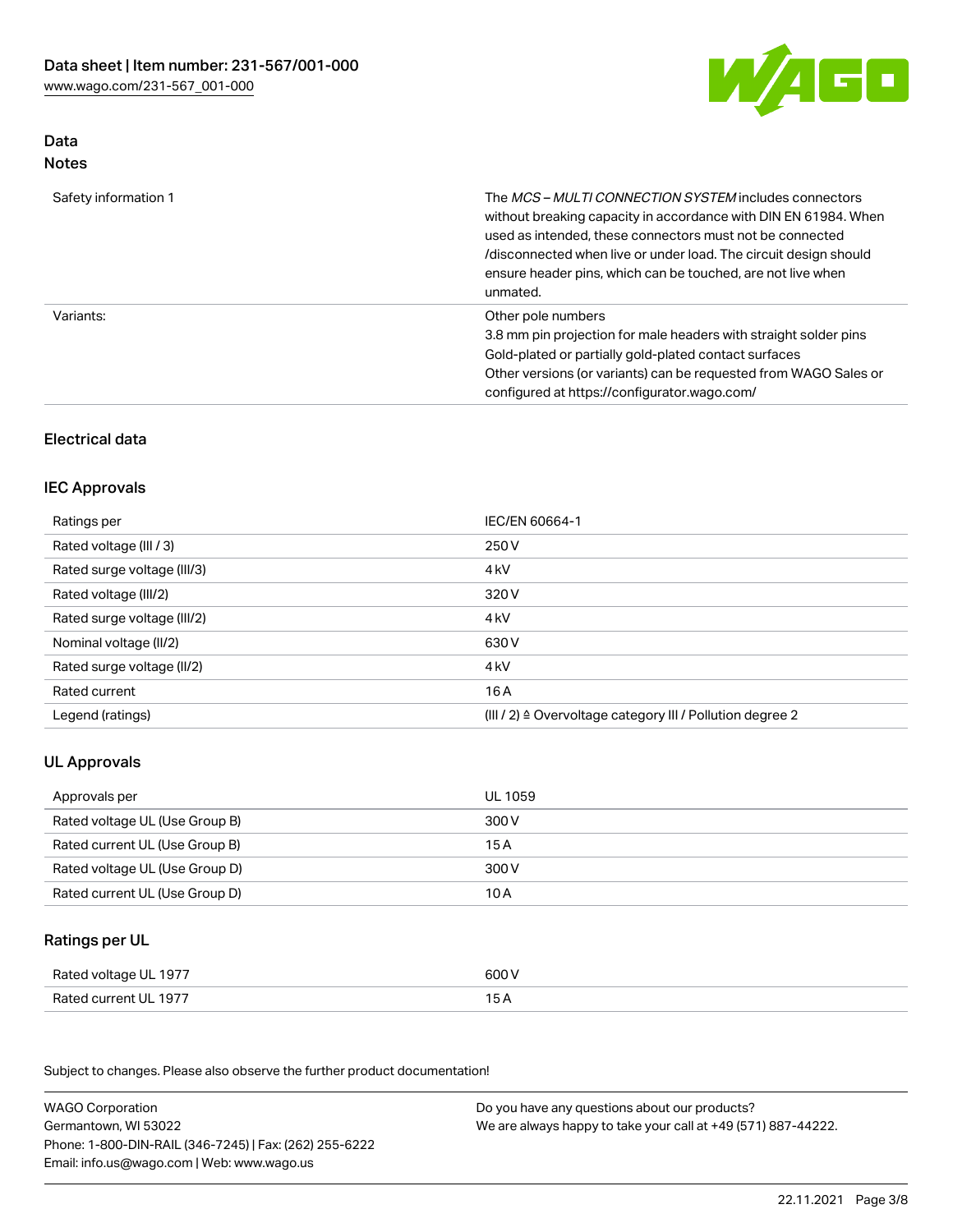

## CSA Approvals

| Approvals per                   | CSA   |
|---------------------------------|-------|
| Rated voltage CSA (Use Group B) | 300 V |
| Rated current CSA (Use Group B) | 15 A  |
| Rated voltage CSA (Use Group D) | 300 V |
| Rated current CSA (Use Group D) | 10 A  |

# Connection data

| Total number of potentials |  |
|----------------------------|--|
| Number of connection types |  |
| Number of levels           |  |

### Connection 1

| Number of poles |  |
|-----------------|--|
|-----------------|--|

# Physical data

| Pin spacing                          | 5.08 mm / 0.2 inch    |
|--------------------------------------|-----------------------|
| Width                                | 38.68 mm / 1.523 inch |
| Height                               | 12.2 mm / 0.48 inch   |
| Height from the surface              | 8.4 mm / 0.331 inch   |
| Depth                                | 12 mm / 0.472 inch    |
| Solder pin length                    | 3.8 <sub>mm</sub>     |
| Solder pin dimensions                | $1.2 \times 1.2$ mm   |
| Drilled hole diameter with tolerance | $17^{(+0.1)}$ mm      |

# Plug-in connection

| Contact type (pluggable connector) | Male connector/plug |
|------------------------------------|---------------------|
| Connector (connection type)        | for PCB             |
| Mismating protection               | No                  |
| Mating direction to the PCB        | 0°                  |
| Locking of plug-in connection      | Without             |

## PCB contact

| <b>PCB Contact</b>     | <b>THT</b>                               |
|------------------------|------------------------------------------|
| Solder pin arrangement | over the entire male connector (in-line) |

Subject to changes. Please also observe the further product documentation!

| <b>WAGO Corporation</b>                                | Do you have any questions about our products?                 |
|--------------------------------------------------------|---------------------------------------------------------------|
| Germantown, WI 53022                                   | We are always happy to take your call at +49 (571) 887-44222. |
| Phone: 1-800-DIN-RAIL (346-7245)   Fax: (262) 255-6222 |                                                               |
| Email: info.us@wago.com   Web: www.wago.us             |                                                               |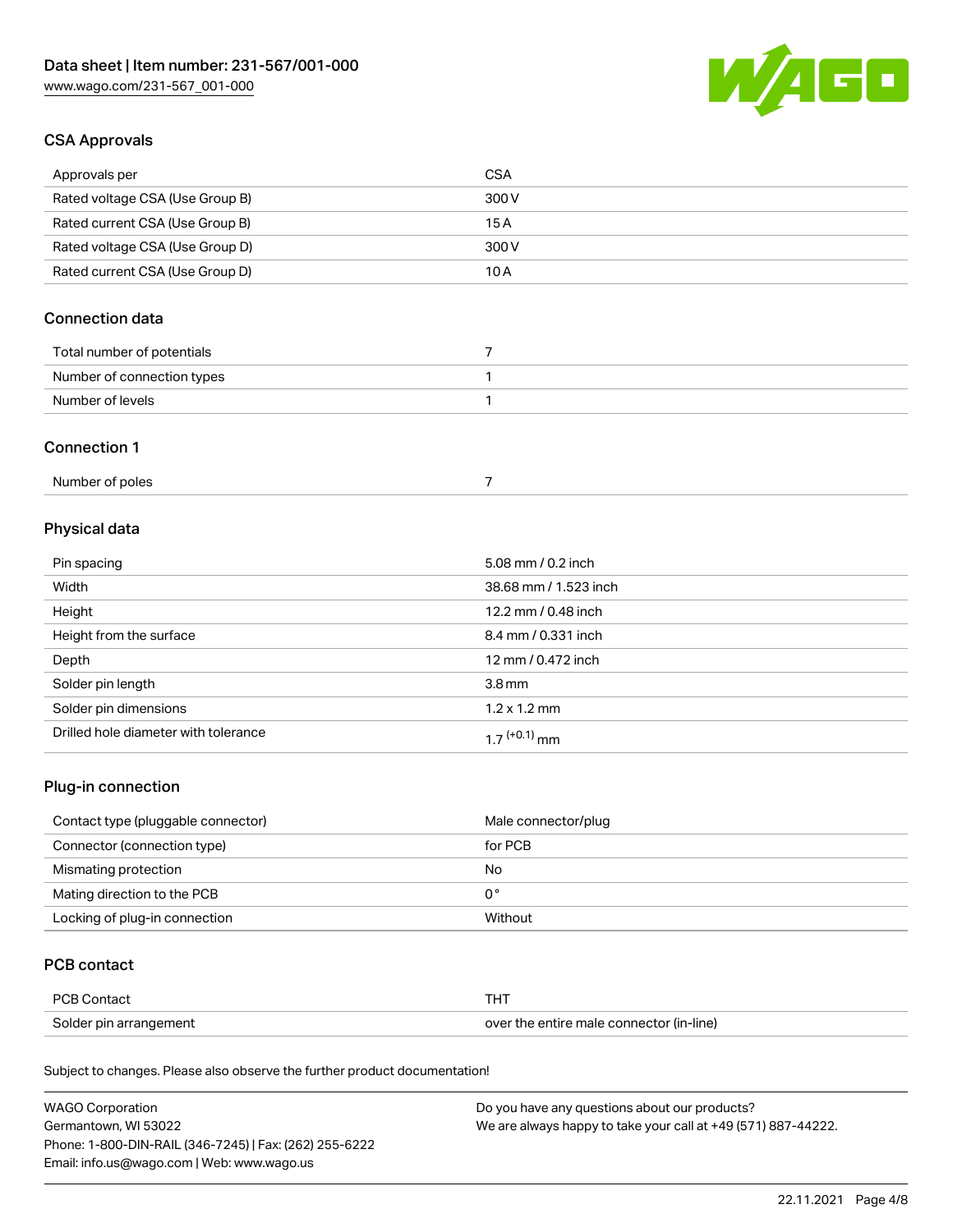

Number of solder pins per potential 1

### Material data

| Color                       | orange                                 |
|-----------------------------|----------------------------------------|
| Material group              |                                        |
| Insulation material         | Polyamide (PA66)                       |
| Flammability class per UL94 | V <sub>0</sub>                         |
| Contact material            | Electrolytic copper (E <sub>Cu</sub> ) |
| Contact plating             | tin-plated                             |
| Fire load                   | 0.042 MJ                               |
| Weight                      | 2.7 <sub>g</sub>                       |

### Environmental requirements

Limit temperature range  $-60... +100$  °C

### Commercial data

| Product Group         | 3 (Multi Conn. System) |
|-----------------------|------------------------|
| PU (SPU)              | 100 Stück              |
| Packaging type        | box                    |
| Country of origin     | PL                     |
| <b>GTIN</b>           | 4044918931199          |
| Customs tariff number | 8536694040             |

### Approvals / Certificates

### Country specific Approvals

| Logo                | Approval                                            | <b>Additional Approval Text</b> | Certificate<br>name |
|---------------------|-----------------------------------------------------|---------------------------------|---------------------|
|                     | <b>CB</b><br><b>DEKRA Certification B.V.</b>        | IEC 61984                       | NL-39756            |
|                     | <b>CSA</b><br>DEKRA Certification B.V.              | C <sub>22.2</sub>               | 1466354             |
| EMA<br><b>INEUR</b> | <b>KEMA/KEUR</b><br><b>DEKRA Certification B.V.</b> | EN 61984                        | 2190761.01          |

Subject to changes. Please also observe the further product documentation!

| <b>WAGO Corporation</b>                                | Do you have any questions about our products?                 |
|--------------------------------------------------------|---------------------------------------------------------------|
| Germantown, WI 53022                                   | We are always happy to take your call at +49 (571) 887-44222. |
| Phone: 1-800-DIN-RAIL (346-7245)   Fax: (262) 255-6222 |                                                               |
| Email: info.us@wago.com   Web: www.wago.us             |                                                               |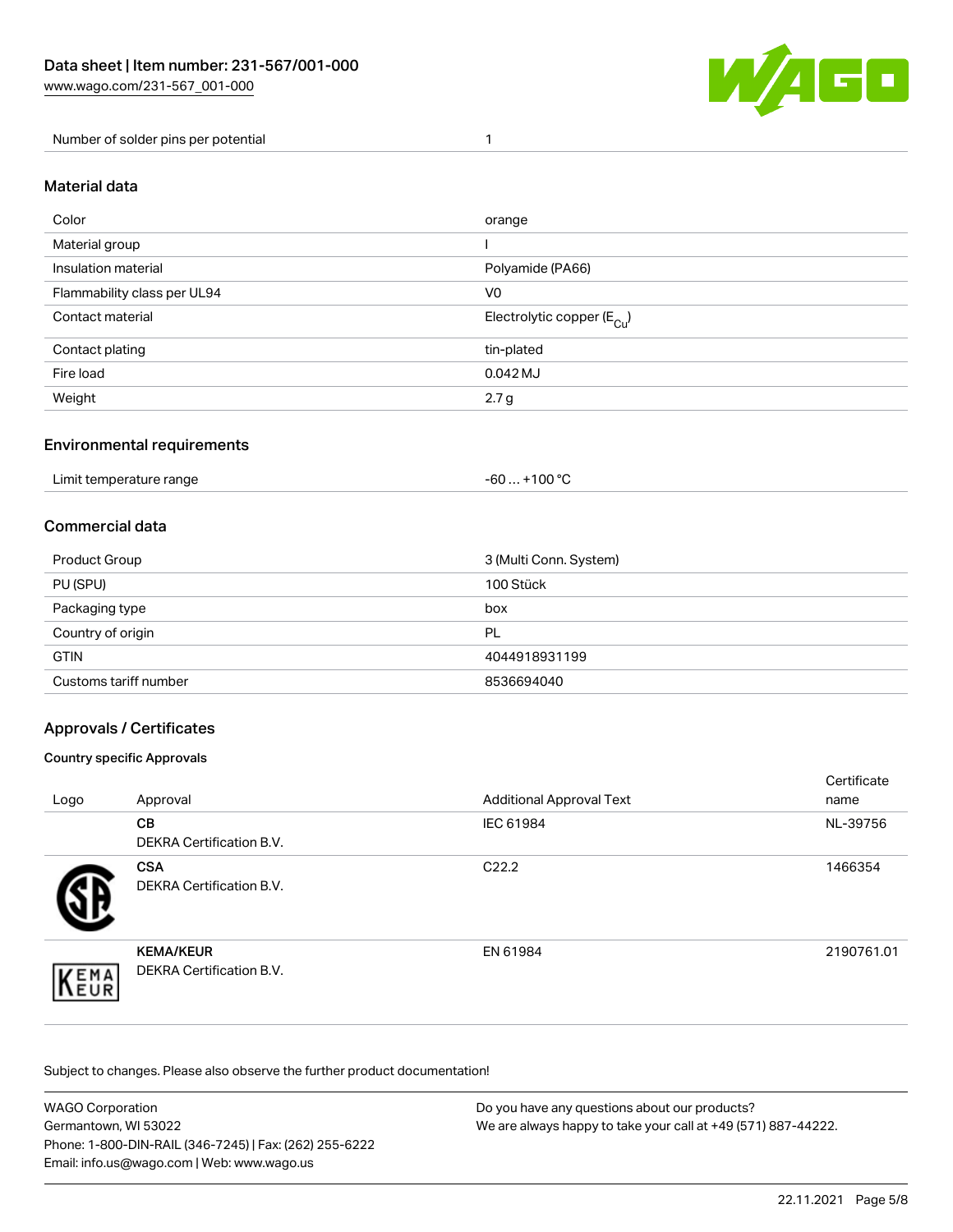

#### Ship Approvals

| Logo                     | Approval                                    | <b>Additional Approval Text</b> | Certificate<br>name                |
|--------------------------|---------------------------------------------|---------------------------------|------------------------------------|
| ABS                      | <b>ABS</b><br>American Bureau of Shipping   | $\overline{\phantom{0}}$        | $19 -$<br>HG1869876-<br><b>PDA</b> |
| <b>BUREAU</b><br>VERITAS | <b>BV</b><br>Bureau Veritas S.A.            | IEC 60998                       | 11915/D0<br>BV                     |
| <b>UL-Approvals</b>      |                                             |                                 |                                    |
| Logo                     | Approval                                    | <b>Additional Approval Text</b> | Certificate<br>name                |
|                          | UL<br>UL International Germany GmbH         | <b>UL 1977</b>                  | E45171                             |
|                          | <b>UR</b><br>Underwriters Laboratories Inc. | UL 1059                         | E45172                             |
| Counterpart              |                                             |                                 |                                    |



| ltem no.231-307/026-000                                                            | www.wago.com/231-307/026-000 |
|------------------------------------------------------------------------------------|------------------------------|
| Female plug; 7-pole; 12 AWG max; pin spacing 5.08 mm; 1 conductor per pole; orange |                              |

#### Optional accessories

#### Coding

| Intermediate plate |                                                                  |                      |
|--------------------|------------------------------------------------------------------|----------------------|
|                    | Item no.: 231-500<br>Spacer; for formation of groups; light gray | www.wago.com/231-500 |
| Coding             |                                                                  |                      |
|                    | Item no.: 231-129<br>Coding key; snap-on type; light gray        | www.wago.com/231-129 |

.<br>Subject to changes. Please also observe the further product documentation!

WAGO Corporation Germantown, WI 53022 Phone: 1-800-DIN-RAIL (346-7245) | Fax: (262) 255-6222 Email: info.us@wago.com | Web: www.wago.us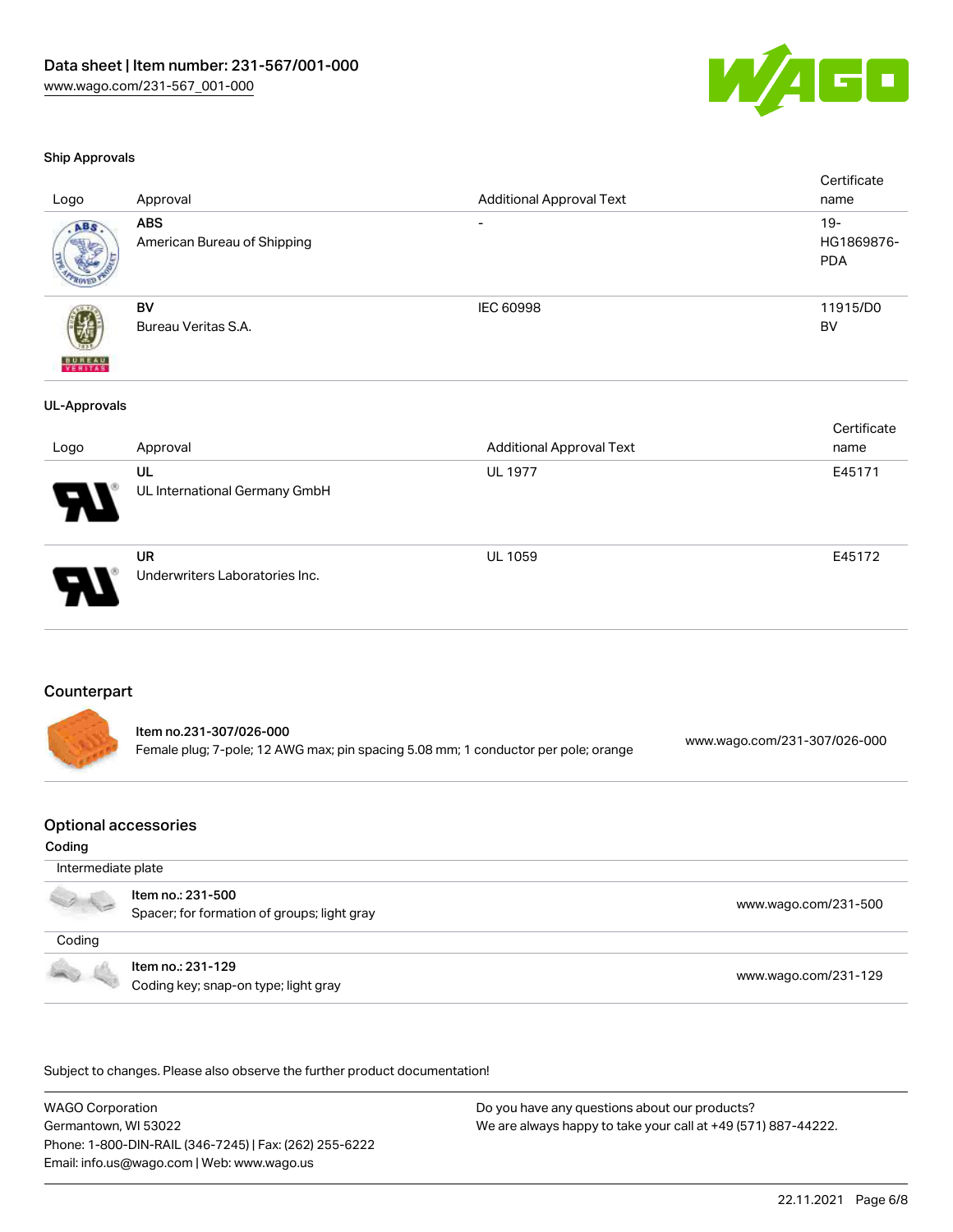

# **Downloads** Documentation

| <b>Additional Information</b>                                                                                                                                          |            |               |          |
|------------------------------------------------------------------------------------------------------------------------------------------------------------------------|------------|---------------|----------|
| Technical explanations                                                                                                                                                 | 2019 Apr 3 | pdf<br>2.0 MB | Download |
|                                                                                                                                                                        |            |               |          |
| <b>CAD</b> files                                                                                                                                                       |            |               |          |
| CAD data                                                                                                                                                               |            |               |          |
| 2D/3D Models 231-567/001-000                                                                                                                                           |            | URL           | Download |
| <b>CAE</b> data                                                                                                                                                        |            |               |          |
| EPLAN Data Portal 231-567/001-000                                                                                                                                      |            | <b>URL</b>    | Download |
| ZUKEN Portal 231-567/001-000                                                                                                                                           |            | <b>URL</b>    | Download |
| EPLAN Data Portal 231-567/001-000                                                                                                                                      |            | <b>URL</b>    | Download |
| <b>PCB Design</b>                                                                                                                                                      |            |               |          |
| Symbol and Footprint 231-567/001-000                                                                                                                                   |            | URL           | Download |
| CAx data for your PCB design, consisting of "schematic symbols and PCB footprints",<br>allow easy integration of the WAGO component into your development environment. |            |               |          |
| Supported formats:                                                                                                                                                     |            |               |          |
| Ш<br>Accel EDA 14 & 15                                                                                                                                                 |            |               |          |
| Ш<br>Altium 6 to current version                                                                                                                                       |            |               |          |
| Ш<br>Cadence Allegro                                                                                                                                                   |            |               |          |
| DesignSpark                                                                                                                                                            |            |               |          |
| Ш<br>Eagle Libraries                                                                                                                                                   |            |               |          |
| Ш<br>KiCad                                                                                                                                                             |            |               |          |
| H<br>Mentor Graphics BoardStation                                                                                                                                      |            |               |          |
| ш<br>Mentor Graphics Design Architect                                                                                                                                  |            |               |          |
| п<br>Mentor Graphics Design Expedition 99 and 2000                                                                                                                     |            |               |          |
| ш<br>OrCAD 9.X PCB and Capture                                                                                                                                         |            |               |          |
| Ш<br>PADS PowerPCB 3, 3.5, 4.X, and 5.X                                                                                                                                |            |               |          |
| ш<br>PADS PowerPCB and PowerLogic 3.0                                                                                                                                  |            |               |          |
| ш<br>PCAD 2000, 2001, 2002, 2004, and 2006                                                                                                                             |            |               |          |
|                                                                                                                                                                        |            |               |          |
| Subject to changes. Please also observe the further product documentation!                                                                                             |            |               |          |

WAGO Corporation Germantown, WI 53022 Phone: 1-800-DIN-RAIL (346-7245) | Fax: (262) 255-6222 Email: info.us@wago.com | Web: www.wago.us